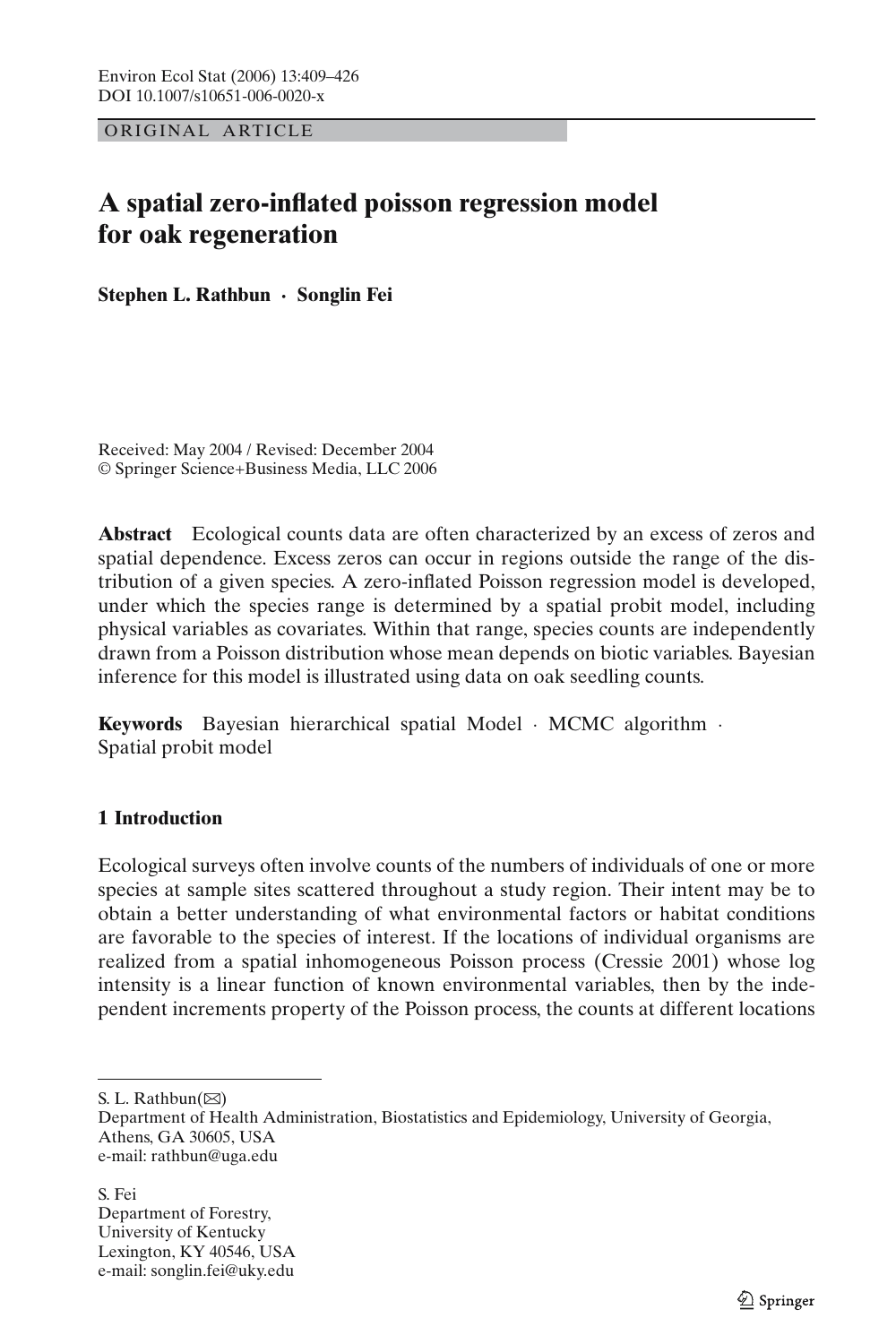are independently distributed. Poisson regression may be then used to model the effects of environmental variables on species abundances. In practice, however, not all pertinent variables are included in the analysis. This may result not only in overdispersion, but also spatial dependence in the counts data. Approaches to analyzing spatially dependent counts data include the introduction of random effects (Diggle et al. 1998), or marginal modeling using generalized estimating equations to estimate model parameters (Gotway and Stroup 1997; Gotway and Wolfinger 2003).

Ecological counts data often include an excess of zeros (e.g., Welsh et al. 2000; Leathwick and Austin 2001; O'Neill and Faddy 2003) owing either to the inclusion of habitat unsuitable to the species, or to the limited ability of the species to disperse into all parts of the study region. Lamber (1992) introduced the zero-inflated Poisson regression model to account for an excess of zeros in counts of manufacturing defects. Zero-inflated Poisson regression has been applied to model the numbers of sightings of a rare possum species (Welsh et al. 1996), numbers of insect pests on sugarcane (Vieira et al. 2000), and numbers of whiteflies on experimentally manipulated poinsettias (Van Iersel et al. 2000, 2001). Zero-inflated negative binomial regression has been proposed to model overdispersed data (Welsh et al. 1996). Hall (2000) introduced zero-inflated Poisson models with random effects for applications in longitudinal data analysis.

Agarwal et al. (2002) proposes a zero-inflated model for spatial count data. In accordance with the approach of Lambert 1992, they generate a zero with probability *p*, and data from a Poisson distribution with probability 1 − *p*. Logistic regression is used to model the probabilities of the excess zeros, while the log linear model is used for the Poisson mean. Spatial dependence is introduced by adding spatially dependent random effects to the logistic regression and/or log linear models. Conditional on those random effects, excess zeros are generated independently. Consequently, any region, no matter how small, will contain an infinite number of sites with excess zeros, a pattern that is not compatible with the notion that excess zeros arise from the inclusion of regions that are unsuitable to the species.

This paper introduces a zero-inflated Poisson model in which the excess zeros are generated by a spatial probit model (Heagerty and Lele 1998). Under this model, an excess zero is generated at a given site if the realization of a Gaussian random field falls below a threshold. The collection of sites exceeding the threshold form a random set, taken here to be habitat suitable to the species of interest. Here, the realization of the random field is interpreted to be a measure of habitat suitability. By letting the mean of the random field be a linear function of covariates, the effects of environmental variables on habitat suitability can be modeled. Within suitable habitat, counts are generated according to a Poisson distribution. The log Poisson mean is taken to be a linear function of environmental covariates.

The proposed zero-inflated Poisson regression model is developed in Sect. 3, and Bayesian inference for the model parameters is considered in Sect. 4. Sect. 5 illustrates inferences for the spatial zero-inflated Poisson regression model using data on oak regeneration. The oak regeneration data are described in Sect. 2.

#### **2 Oak regeneration data**

Throughout eastern North America, natural regeneration of oaks (*Quercus* species) is often difficult to obtain even where oaks are the dominant components of the overstory before harvest. Although this problem is widespread both geographically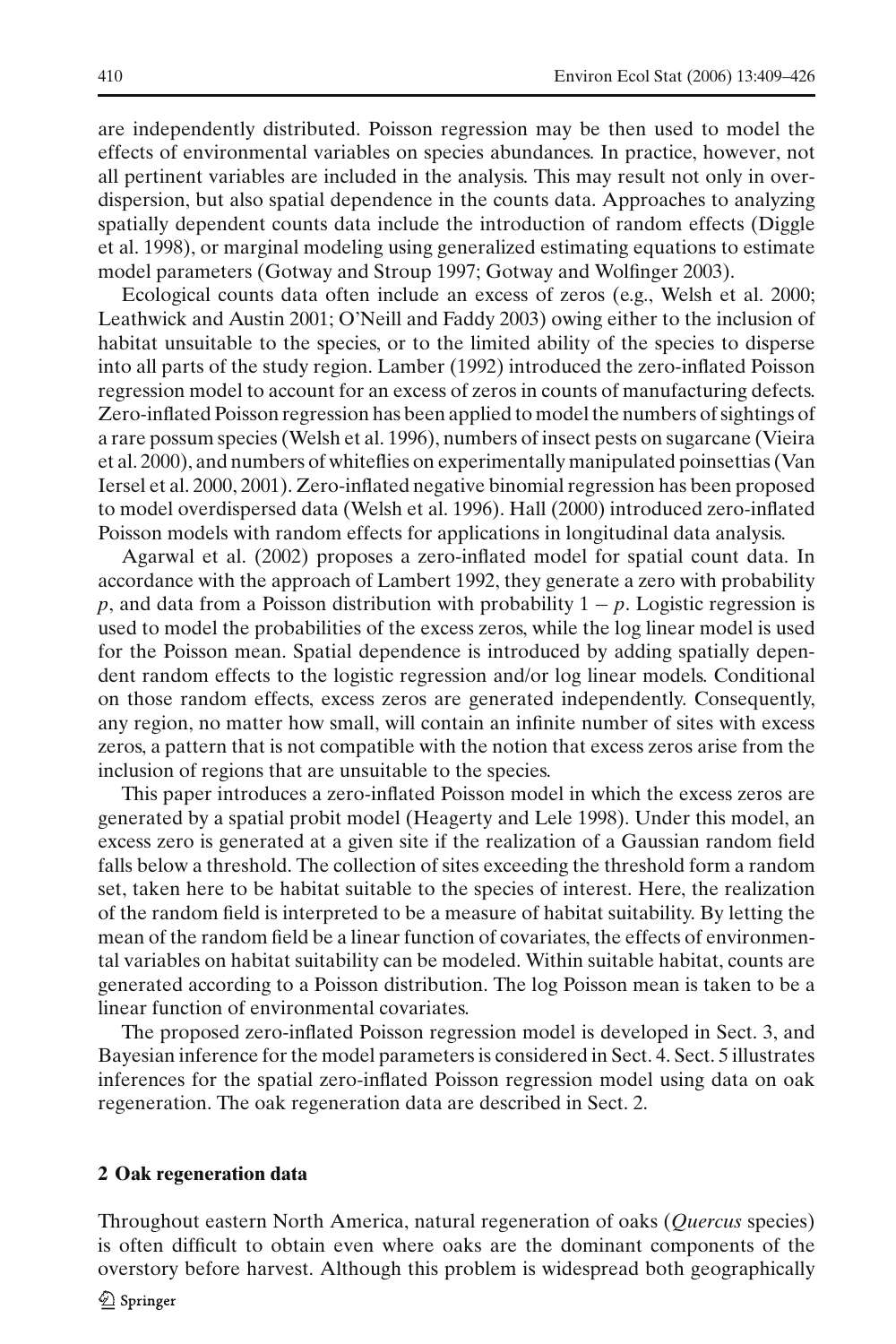

**Fig. 1** Locations of the 38 mixed-oak stands in central Pennsylvania

and among species, there is no universal solution. The major causes of regeneration difficulty may change from site to site and from region to region. Because of this variability, the "oak regeneration problem" is perceived to have both local and regional aspects (Lorimer 1992). Specific prescriptions of local conditions necessary for oak regeneration are required to supplement general guidelines for regenerating oaks (Crow 1988). In an effort to understand and to help natural oak regeneration, a long term Oak Regeneration Project has been conducted in central Pennsylvania since 1996.

We shall explore the oak regeneration problem using data from 38 mixed-oak stands surveyed in central Pennsylvania from 1996 to 2000 (Fig. 1). All stands were surveyed 1 year prior to harvest. Within each stand, depending on stand size, 15–39 permanent circular plots, 8.02 m radius (20th-acre) each, were placed systematically in an approximately square grid. Fig. 2 shows the layout of the plots in a typical stand. Complete data were available for 1,331 plots. Oak regeneration was enumerated within four milacre (1.13 m radius) subplots established within each plot. This investigation focuses on three oak species, prevalent in central Pennsylvania: chestnut oak (*Quercus prinus*), white oak (*Q. alba*), and northern red oak (*Q. rubra*).

Both physical and biotic variables were used to explain variation in oak regeneration. Physical variables include elevation, slope shape (sum of percent slope uphill, downhill, and at 90◦ to aspect), slope percentage, slope aspect, and exposure angle (the angle between the visible east and west horizons). Biotic variables include canopy oak density by species, percent cover of hayscented ferns (*Dennstaedtia punctilobula*), and percent cover of heather shrubs (blueberry (*Vaccinium* species) and huckleberry (*Gaylussacia baccata*)).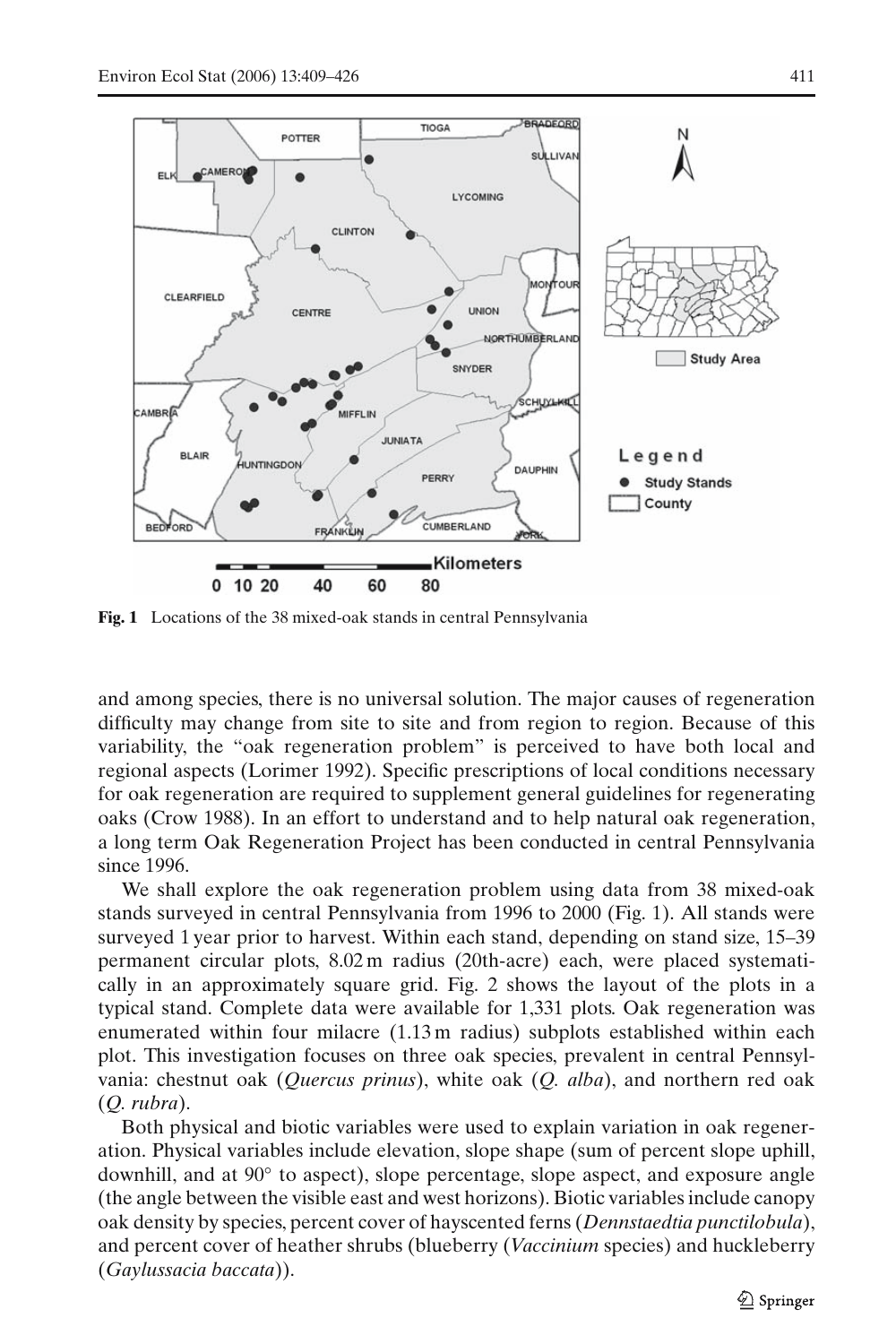

**Fig. 2** Layout of plots in a typical stand

## **3 Zero-inflated Poisson model**

The following defines a zero-inflated Poisson regression model in which the excess zeros are generated by a spatial probit model (Heagerty and Lele 1998). The multivariate probit model was introduced by Ashford and Sowden (1970), and is generated by first selecting a random vector from a multivariate Gaussian distribution. Then zeros are generated corresponding to elements falling below a threshold. A spatial version of the probit model is obtained by letting the elements of the variance–covariance matrix depend on the distance between the pair of sites.

Define the random field

$$
Y(\mathbf{s}) = \alpha' \mathbf{x}_1(\mathbf{s}) + \varepsilon(\mathbf{s}),
$$

where  $\mathbf{x}_1$  (s) denotes a  $p_1 \times 1$  vector of covariates observed at a location  $\mathbf{s} \in D \subset \mathbb{R}^2, \alpha$ is a  $p_1 \times 1$  vector of parameters, and  $\varepsilon(\cdot)$  is a zero-mean, Gaussian random field with covariance function  $\tau^2 \rho(r; \gamma)$ ;  $r \ge 0$  that depends on unknown parameters  $\tau^2$  and  $\gamma$ . Then the spatial probit model is defined by the binary random field

$$
W(\mathbf{s}) = I(Y(\mathbf{s}) > \zeta) \; ; \mathbf{s} \in D \subset \mathbb{R}^2.
$$

Here, the set { $\mathbf{s} \in D$  :  $Y(\mathbf{s}) > 0$ } is interpreted to be the habitat suitable to the species of interest. Not all of the parameters of this model are identifiable (De Oliveira 2000). Therefore, we shall fix the variance  $\tau^2 = 1$  and threshold  $\zeta = 0$ .

To ensure that realizations of the Gaussian field  $\varepsilon(\cdot)$  are continuous in mean square (see Stein (1999, pp. 20–22) for a formal definition), the correlation function  $\rho(\cdot;\gamma)$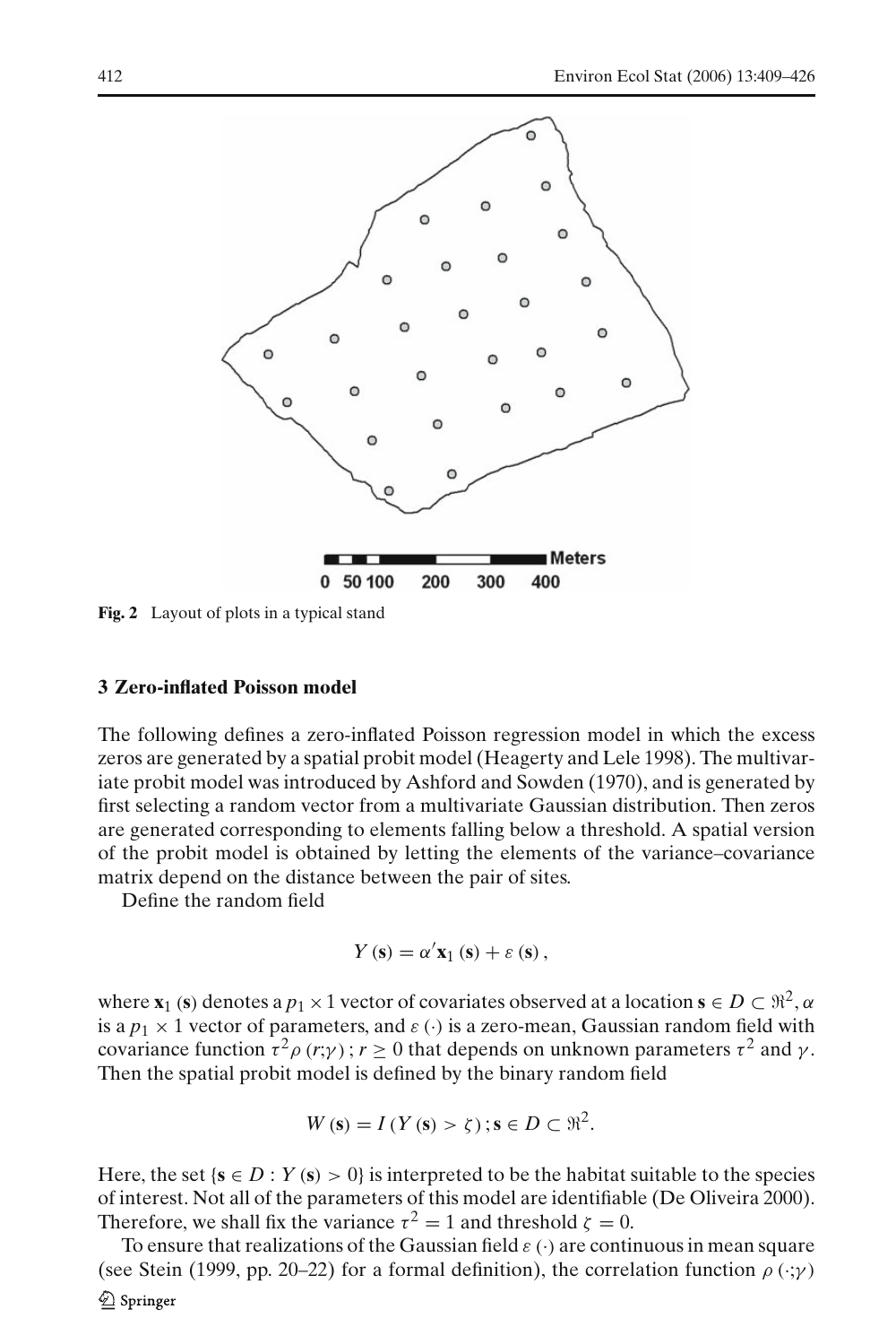should be continuous at lag zero. The Matérn (1960) class of correlation functions

$$
\rho(r;\gamma,\nu) = \frac{2\left(\gamma r/2\right)^{\nu} K_{\nu}\left(\gamma r\right)}{\Gamma\left(\nu\right)},\tag{1}
$$

where  $K_v(\cdot)$  is the modified Bessel function of the second kind (Abramowitz and Stegun 1965), includes a parameter  $\nu$  that controls the smoothness of the realizations of the random filed  $\varepsilon$  (·) (Stein 1999). Given that realizations of the random field *Y* (·) are not observable, however, the parameter  $\nu$  cannot be identified from the data. Therefore, this parameter cannot be left free, but should be fixed at an appropriate value.

The spatial zero-inflated Poisson regression model is obtained by taking the count  $Z(s) = 0$  if  $Y(s) < 0$ , and selecting  $Z(s)$  from a Poisson distribution with mean

$$
\lambda(\mathbf{s}; \beta) = \exp \{ \beta' \mathbf{x}_2(\mathbf{s}) \}
$$

if  $Y(s) > 0$ . The  $p_2 \times 1$  vector of covariates  $\mathbf{x}_2(s)$ ;  $s \in D \subset \mathbb{R}^2$  is used to model the effects of environmental variables on species abundance. The two collections of explanatory variables  $\mathbf{x}_1(\cdot)$  and  $\mathbf{x}_2(\cdot)$  may share covariates and may or may not be identical (Lambert 1992).

3.1 Inferential issues

Suppose the data

$$
\{Z(\mathbf{s}_i), \mathbf{x}_1(\mathbf{s}_i), \mathbf{x}_2(\mathbf{s}_i): i=1,\ldots,n\}
$$

are sampled at *n* sites in the study region *D*. To simplify notation, we shall take  $z_i = Z(\mathbf{s}_i)$ ,  $\mathbf{x}_{1i} = \mathbf{x}_1 (\mathbf{s}_i)$ , and  $\mathbf{x}_{2i} = \mathbf{x}_2 (\mathbf{s}_i)$ ;  $i = 1, \dots, n$ . Then the joint distribution of **z** and **y** is given by

$$
p\left(\mathbf{z}, \mathbf{y} | \theta\right) = (2\pi)^{-n/2} \left| \Sigma_{\gamma} \right|^{-1/2} \exp\left\{-\frac{1}{2} \left(\mathbf{y} - \mathbf{X}_{1} \alpha\right)^{\prime} \Sigma_{\gamma}^{-1} \left(\mathbf{y} - \mathbf{X}_{1} \alpha\right) \right\}
$$
  
 
$$
\times \prod_{i=1}^{n} \left\{ I(Y_{i} < 0) I(z_{i} = 0) + I(Y_{i} > 0) \frac{1}{z_{i}!} \exp\left\{ z_{i} \left(\beta^{\prime} \mathbf{x}_{i}\right) - e^{\beta^{\prime} \mathbf{x}_{i}} \right\} \right\},
$$
 (2)

where the  $n \times p_1$  design matrix  $\mathbf{X}_1$  has elements  $x_{1i}$  ( $\mathbf{s}_i$ ), the  $n \times n$  correlation matrix  $\Sigma_{\gamma}$  has elements  $\rho$  ( $s_i - s_j$ ;  $\gamma$ ). The likelihood is then obtained by integrating with respect to the unobserved random field **y:**

$$
p(\mathbf{z}|\theta) = \int_{\mathfrak{R}^n} p(\mathbf{z}, \mathbf{y}|\theta) \, \mathrm{d}\mathbf{y}.\tag{3}
$$

If the latent random field  $Y(\cdot)$  was observable, then maximum likelihood or Bayesian estimators of the parameters may be readily obtained from (2). Owing to the high dimension of the integral in (3), obtaining such estimators from the data alone is not straightforward. One approach is to reduce the dimension by adopting a composite likelihood approach. For example, Heagerty and Lele (1998) use pair-wise composite likelihood to estimate the parameters of their spatial probit model. Composite likelihood estimators are not as efficient (asymptotically) as maximum likelihood estimators. Moreover, the composite likelihood equations for our model cannot be simply expressed as a quadratic function of the data as in Heagerty and Lele, and the complex structure of the matrix of second derivatives makes it difficult to prove the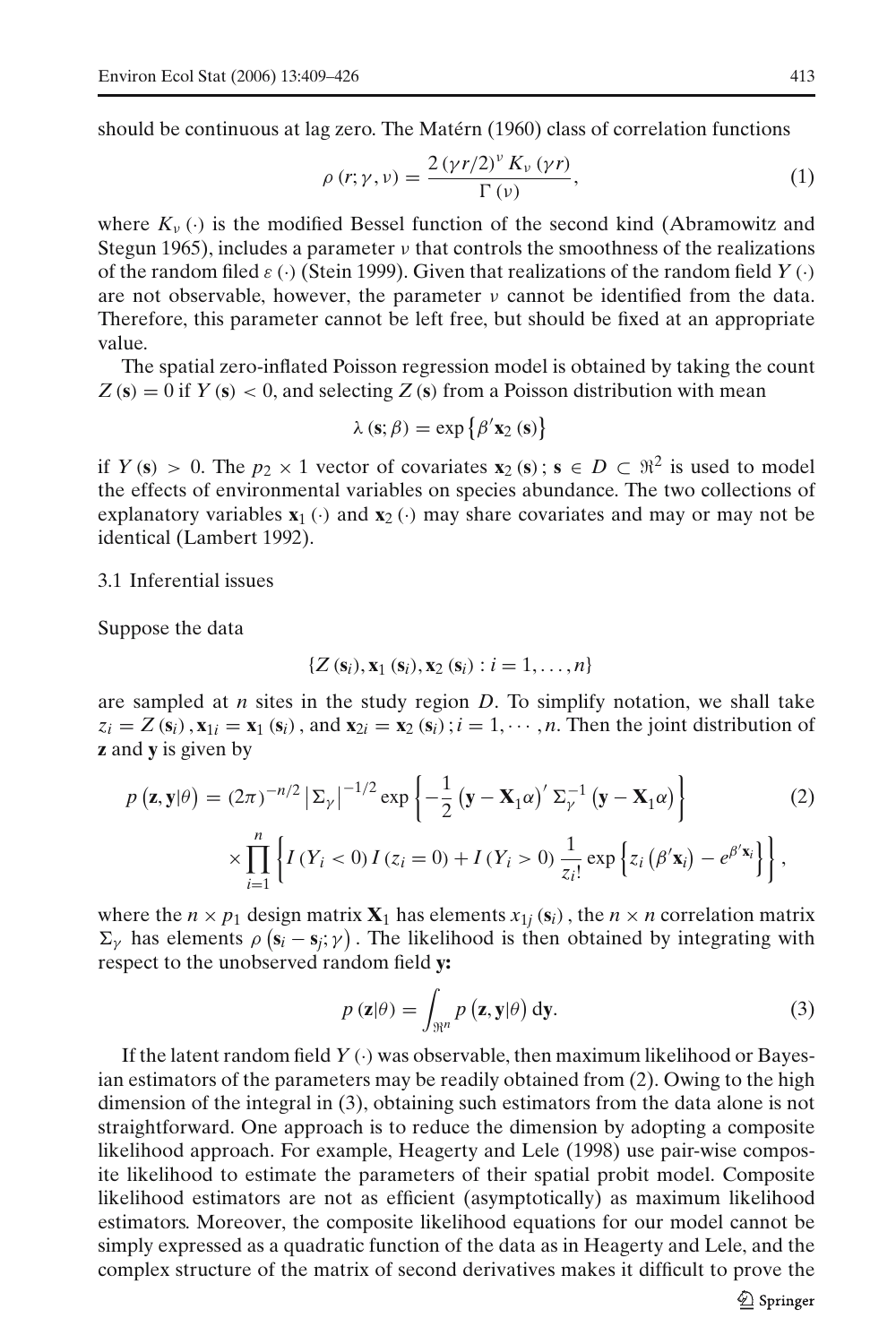consistency and asymptotic normality of the composite likelihood estimators as the area of the study region increases.

An alternative approach is to augment the data by simulating realizations of the random field  $Y(\cdot)$ , conditional on the data vector **z**, and candidate values of the parameter vector  $\theta$ . Chib and Greenberg (1998) employ this strategy to obtain Bayesian estimators and maximum likelihood estimators via the EM algorithm for the parameters of their multivariate probit model. This approach has also been used by Weir and Pettitt (1999, 2000) and De Oliveira (2000) for their spatial probit models. Since the large-sample inferential properties of the maximum likelihood estimator are yet to be proved, the following shall adopt a Bayesian approach to parameter estimation.

#### 3.2 Prior choice

Little information is available for the elicitation of priors in the present application. Therefore, an objective Bayesian approach shall be taken here, but to ensure that the posterior distribution is proper, only proper priors shall be considered. Given the large sample size, it is expected that the data will dominate the prior. To simplify the implementation of the Monte Carlo Markov chain algorithm used to sample from the posterior distribution (Sect. 4), we shall consider the separable prior structure

$$
\pi(\theta) = \pi(\alpha) \pi(\beta) \pi(\gamma).
$$

Zellner's (1986) *g*-prior shall be adopted for  $\alpha$  and  $\beta$ . Take  $\alpha \sim N(\alpha_0, \mathbf{V}_\alpha)$  and  $\beta \sim N(\beta_0, \mathbf{V}_\beta)$ , where  $\mathbf{V}_\alpha = g_\alpha (\mathbf{X}_1' \mathbf{X}_1)^{-1}$  and  $\mathbf{V}_\beta = g_\beta (\mathbf{X}_2' \mathbf{X}_2)^{-1}$ . The prior variance–covariance matrices of these priors take the variability of each of the explanatory variables into account, yielding smaller prior variances for explanatory variables that show greater variability. Specifying large values of  $g_\alpha$  and  $g_\beta$  yield noninformative priors. In the present application, we take  $g_\alpha = g_\beta = 1000$ . To favor the null model in which the counts are independent of the explanatory variables, we shall take  $\alpha_0 = \mathbf{0}$ and  $\beta_0 = 0$ . Zero intercept terms correspond to a model in which the range of the species covers half of the study region, and in which the mean counts are equal to one within that range.

The choice of prior for the parameter  $\gamma$  of the correlation function depends on the parametric form for that correlation function. Here, we shall take  $\rho(r; \gamma) = \gamma^r$  and  $\gamma$ to be sampled from the  $Beta(a, b)$  distribution

$$
\pi(\gamma) = \frac{\Gamma(a, b)}{\Gamma(a) \Gamma(b)} \gamma^{a-1} (1 - \gamma)^{b-1}
$$

Note that this correlation function corresponds to a reparameterization of the exponential correlation function, which is obtained by taking  $\nu = 0.5$  in expression (1). Initially, we shall take  $a = b = 1$ , yielding a uniform prior for  $\gamma$ . Note that the uniform prior is not noninformative in this case, but favors a correlation function that is halved with every unit increase in the distance between the pair of sites. In the present application, distances between sites are measured in meters, and the closest pairs of sites are approximately 7.2 m apart, so this prior favors a negligible correlation of only 0.0068 between the closest sites.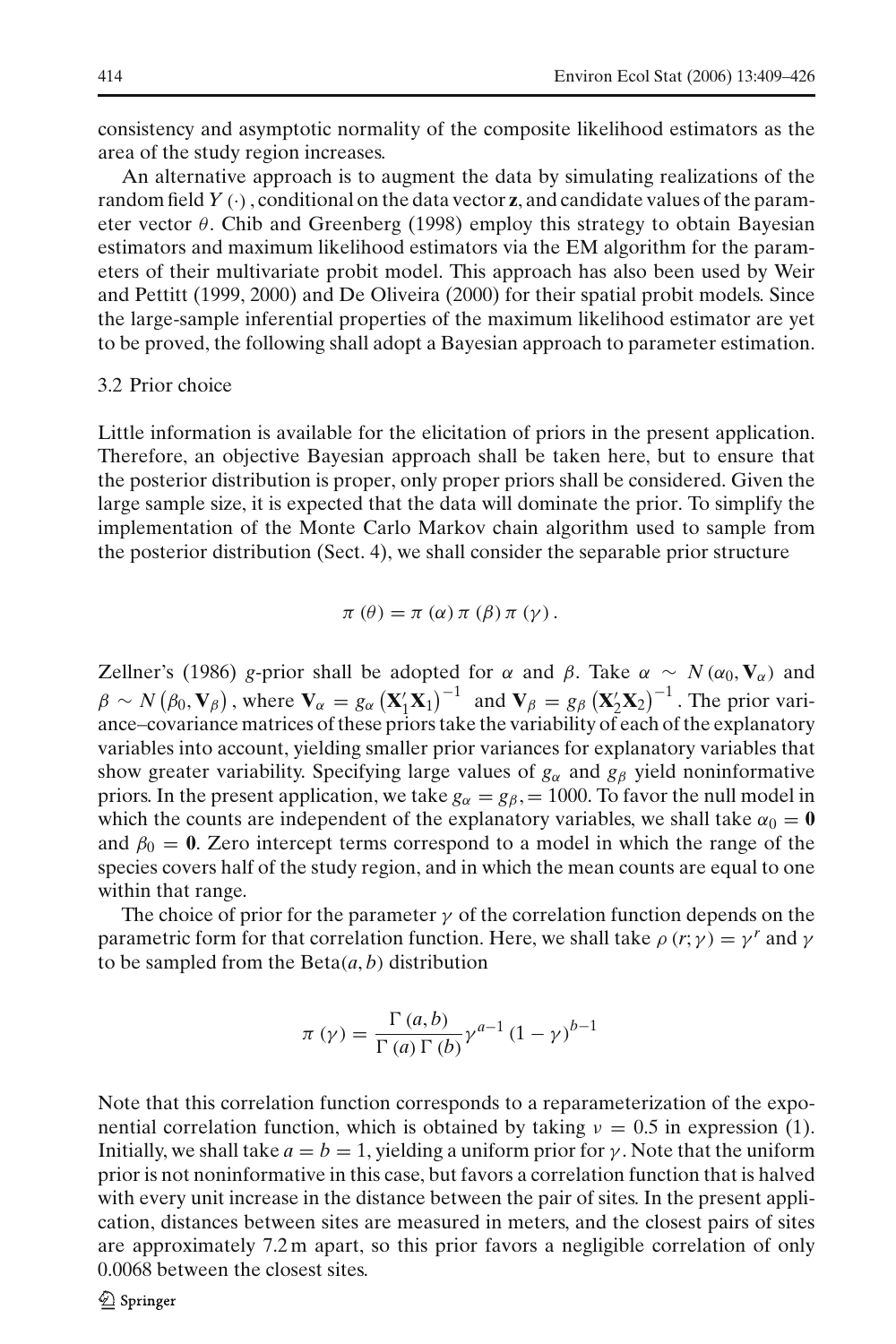#### **4 Bayesian inference for the spatial ZIP model**

Since the likelihood (3) involves a high-dimensional integral, direct Bayesian inference for the spatial ZIP model is intractable even when using Monte Carlo methods. Therefore, we shall apply a data augmentation method similar to that proposed by Chib and Greenberg (1998) for their spatial probit model. Instead of drawing samples of the parameter  $\theta$  from the posterior distribution  $p(\theta|\mathbf{z}) \propto p(\mathbf{z}|\theta) \pi(\theta)$ , samples of  $(\theta, \mathbf{y})$  are drawn from  $p(\theta, \mathbf{y} | \mathbf{z}) \propto p(\mathbf{z} | \theta, \mathbf{y}) p(\mathbf{y} | \theta) \pi(\theta)$  using a Markov Chain Monte Carlo (MCMC) algorithm (Gilks et al. 1996). In our implementation, the elements of **y**,  $\alpha$ ,  $\beta$ , and  $\gamma$  are successively updated during each iterate of the MCMC algorithm. A hybrid algorithm is adopted, using Gibbs steps to update **y** and  $\alpha$ , and Metropolis-Hastings steps to update  $\beta$  and  $\gamma$ .

#### 4.1 MCMC algorithm

The conditional distribution of  $Y_i$  depends on the value of the data  $z_i$ . For  $z_i = 0$ ,

$$
p(y_i|\mathbf{y}_{(i)}, \mathbf{z}, \theta) = p(y_i|\mathbf{y}_{(i)}, z_i = 0, \theta)
$$

$$
\propto \left(2\pi\sigma_{\gamma,(i)}^2\right)^{-1/2} \exp\left\{-\frac{1}{2\sigma_{\gamma,(i)}^2} (y_i - \mu_{(i)})^2\right\}
$$

$$
\times \left\{I(y_i < 0) + I(y_i > 0) \exp\left\{-e^{\beta' \mathbf{x}_i}\right\}\right\},
$$
(4)

where  $\mu_{(i)} = \alpha' \mathbf{x}_{1i} + \mathbf{c}'_{\gamma,(i)} \Sigma^{-1}_{\gamma,(i)} (\mathbf{y}_{(i)} - \mathbf{X}_{(i)} \alpha)$ , and  $\sigma^2_{\gamma,(i)} = 1 - \mathbf{c}'_{\gamma,(i)} \Sigma^{-1}_{\gamma,(i)} \mathbf{c}_{\gamma,(i)}$ . The matrix  $\mathbf{X}_{(i)}$  is  $\mathbf{X}_1$  with the *i*th row removed,  $\Sigma_{\gamma,(i)}$  is  $\Sigma_{\gamma}$  with the *i*th row and *i*th column removed, and  $\mathbf{c}_{\gamma,(i)}$  is the *i*th column of  $\Sigma_{\gamma}$  with the *i*th element removed. Note that the inverse of  $\Sigma_{\gamma,(i)}$  can be readily obtained from  $\Sigma_{\gamma}^{-1}$  (Christensen et al. 1992). Sampling from (4) is straightforward. Let  $q = \Phi(-\mu_{(i)}/\sigma_{\gamma,(i)})$ , where  $\Phi(\cdot)$ is the cumulative distribution function for the standard normal distribution. With probability  $p = q/\left(q + (1 - q) \exp\left\{-e^{\beta' \mathbf{x}_i}\right\}\right)$  sample from  $N\left(\mu_{(i)}, \sigma^2_{\gamma,(i)}\right)$  truncated to the right at zero, otherwise sample from  $N\left(\mu_{(i)}, \sigma^2_{\gamma, (i)}\right)$  truncated to the left at zero. For  $Z_i > 0$ , the  $Y_i$  is conditionally distributed according to the truncated Gaussian

$$
distribution
$$

$$
p(y_i|\mathbf{y}_{(i)}, \mathbf{z}, \theta) = p(y_i|\mathbf{y}_{(i)}, z_i > 0, \theta)
$$

$$
\propto \left(2\pi\sigma_{\gamma,(i)}^2\right)^{-1/2} \exp\left\{-\frac{1}{2\sigma_{\gamma,(i)}^2}(y_i - \mu_{(i)})^2\right\} I(Y_i > 0).
$$

The algorithm selected for generating samples from the truncated Gaussian density function  $\varphi(x)/\Phi(a)$ ;  $x \le a$ , depends on the truncation point *a*. For large *a*, a simple rejection sampling algorithm may be applied, selecting standard normal random variates X until a value  $X \leq a$  is attained. Here, the polar method of Box and Muller (1958) was used to generate the standard normal variates. Acceptance probabilities decrease with deceasing values of *a*. For small *a*, the rejection sampling algorithm of Marsaglia (1964) for generating variates from the tail of a Gaussian distribution yields higher acceptance probabilities. For Marsaglia's algorithm, acceptance probabilities increase with decreasing *a*. For the present application, Box and Muller's algorithm was used for  $a > -0.28$ , while Marsaglia's algorithm was used for  $a \le -0.28$ .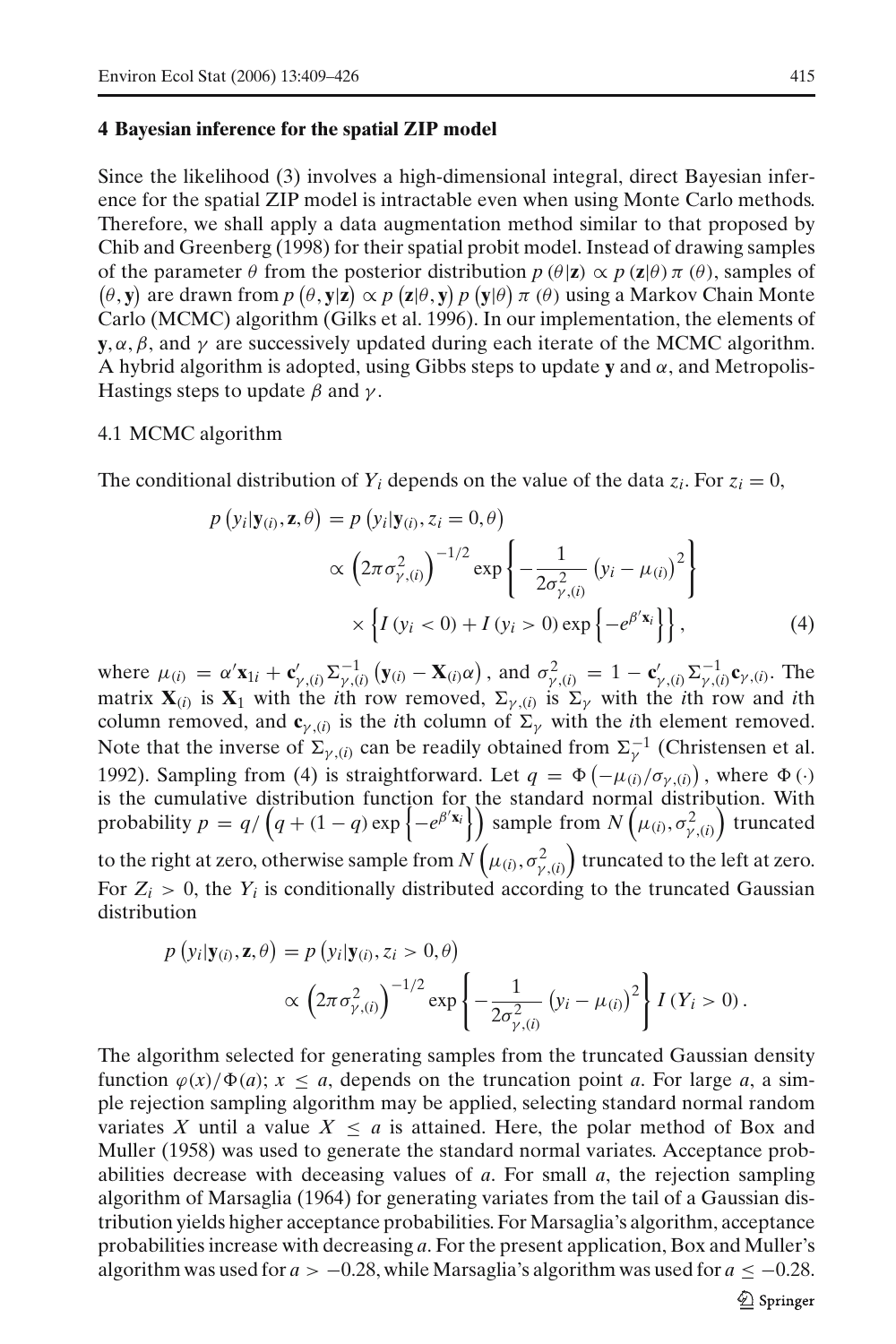As determined on a Sun Blade 1000 computer, both algorithms generate approximately equal numbers of realizations per second when  $a = -0.28$ .

The conditional distribution of  $\alpha$  given **y**, **z**, and  $\gamma$  is  $N(\widetilde{\mu}_{\alpha}, \widetilde{\mathbf{V}}_{\alpha})$  , where

$$
\widetilde{\mu}_{\alpha} = \widetilde{\mathbf{V}}_{\alpha} \left( \mathbf{V}_{\alpha}^{-1} \mu_{\alpha} + \mathbf{X}_{1}^{\prime} \Sigma_{\gamma}^{-1} \mathbf{y} \right)
$$

and

$$
\widetilde{\mathbf{V}}_{\alpha} = \left[ \mathbf{X}'_1 \left( g_{\alpha}^{-1} \mathbf{I} + \Sigma_{\gamma}^{-1} \right) \mathbf{X}_1 \right]^{-1}.
$$

Samples from this multivariate normal distribution can readily be obtained using the Cholesky decomposition method.

The conditional distribution of  $\beta$  is

$$
p(\beta | \mathbf{y}, \mathbf{z}, \alpha, \sigma, \gamma) = p(\beta | \mathbf{y}, \mathbf{z}, \sigma, \gamma)
$$
  
 
$$
\propto \exp \left\{ \sum_{i=1}^{n} \left( z_i (\beta' \mathbf{x}_{2i}) - e^{\beta' \mathbf{x}_i} \right) - \frac{1}{2} (\beta - \beta_0)' \mathbf{V}_{\beta}^{-1} (\beta - \beta_0) \right\}
$$

Although it is feasible to sample directly from  $p(\beta | \mathbf{y}, \mathbf{z}, \sigma, \gamma)$  using a rejection sampling algorithm, the rejection rate is unacceptably high. Therefore, estimates of  $\beta$  were updated using a Metropolis-Hastings step. Slow convergence was achieved under block updating of  $\beta$ , so the elements of  $\beta$  were updated separately. Given current values for **y**,  $\beta$ ,  $\sigma$ , $\gamma$ , a candidate value  $\beta_j^*$  for the *j*th element of  $\beta$  is selected from  $N(\beta_j, \psi_j^2 v_j)$ , where  $\psi_j^2$  is a tuning constant and  $v_j$  is the prior variance of  $\beta_j$ . The candidate value  $\beta_j^*$  is accepted with probability

$$
\min \left\{ \frac{p(\beta^* | \mathbf{y}, \mathbf{z}, \sigma, \gamma)}{p(\beta | \mathbf{y}, \mathbf{z}, \sigma, \gamma)}, 1 \right\},\
$$

where  $\beta^*$  is obtained by replacing the *j*th element of  $\beta$  with  $\beta^*$ . The tuning constant  $\psi_j^2$ controls the acceptance rate of the algorithm. If  $\psi_j^2$  is too small, then the acceptance rate is high, but jump sizes are correspondingly small, yielding slow convergence. Conversely, the selection of high values for  $\psi_y^2$  leads to larger jump sizes, but at the cost of lower acceptance rates. Following the recommendation of Gelman et al. (1996),  $\psi_j^2$  shall be selected so as to yield empirical acceptance rates around 0.25. Improved performance of the algorithm was obtained by performing 12 subiterations of the Metropolis-Hastings step for the elements of  $\beta$  during each iteration of the MCMC algorithm (Carlin and Louis 2000, p. 160).

Finally, the conditional distribution of  $\gamma$  is

$$
p(\gamma | \mathbf{y}, \mathbf{z}, \alpha, \beta, \sigma) = p(\gamma | \mathbf{y}, \alpha)
$$

$$
\propto |\Sigma_{\gamma}|^{-1/2} \exp \left\{-\frac{1}{2} (\mathbf{y} - \mathbf{X}_{1} \alpha)^{\prime} \Sigma_{\gamma}^{-1} (\mathbf{y} - \mathbf{X}_{1} \alpha) \right\} \pi (\gamma).
$$

Since it is difficult to sample directly from this distribution, values of  $\gamma$  shall be generated using the Metropolis-Hastings algorithm. Given current values of **y**,  $\alpha$ , and  $\gamma$ , a candidate value  $\gamma^*$  for  $\gamma$  is generated using the method suggested by De Oliveira (2000): Take the logit transformation  $\eta = \text{logit}(\gamma)$ , and generate  $\eta^*$  from  $N\left(\eta, \psi_\gamma^2\right)$ ,  $\mathcal{D}$  Springer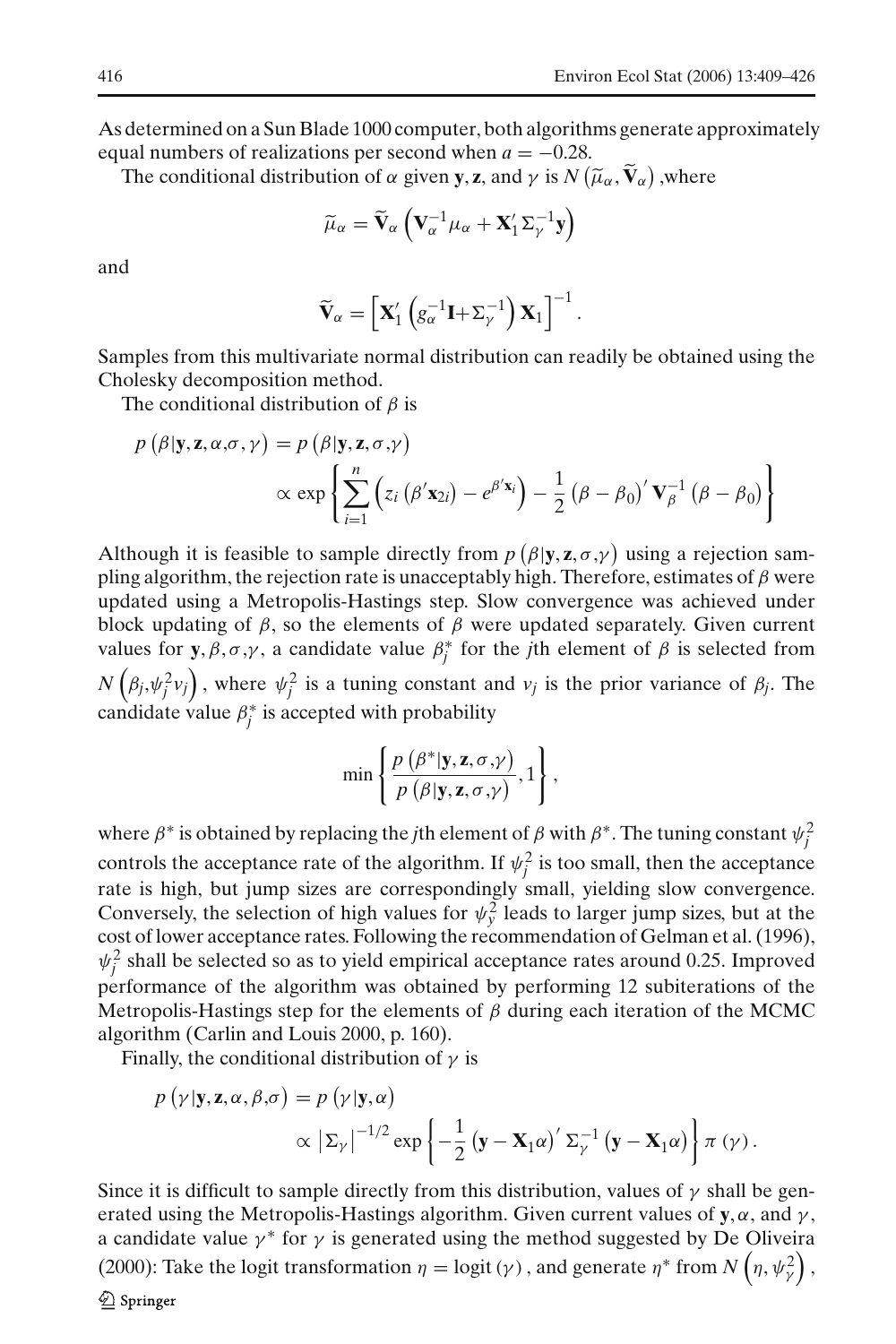where the tuning parameter  $\psi^2$  is selected to achieve an empirical acceptance rate around 0.25 (Gelman et al. 1996). Here, the acceptance probability becomes

$$
\min \left\{ \frac{p(\gamma^* | \mathbf{y}, \alpha) \gamma^* (1 - \gamma^*)}{p(\gamma | \mathbf{y}, \alpha) \gamma (1 - \gamma)}, 1 \right\}.
$$

Again 12 subiterations of the this Metropolis-Hastings step were carried out for each iteration of the MCMC algorithm.

To achieve the desired acceptance rates, an adaptive algorithm similar to that proposed by Browne et al. (2002) was applied to select the tuning constants  $\psi$  required for the Metropolis-Hastings steps of the MCMC algorithm. The tuning constant  $\psi$  is set to an arbitrary starting value ( $\psi_j = 0.5$ ;  $j = 1, \ldots, p_2$  and  $\psi_\nu = 0.11$  in the present application), and the algorithm is run in batches of 100 iterations. The objective is to achieve an acceptance rate within a specified tolerance interval  $(r - \Delta, r + \Delta)$ . Following each batch of iterations, the empirical acceptance rate *r*<sup>∗</sup> for that batch is compared to tolerance interval. If  $r^* > r + \Delta$ , replace  $\psi$  with  $\psi$  (2 – (1 – *r*<sup>\*</sup>) / (1 – *r*))<sup>-1</sup>; if  $r^* < r - \Delta$ , replace  $\psi$  with  $\psi$  (2 –  $r^*/r$ ); and retain the current value of  $\psi$  if  $r^*$  falls inside the tolerance region. The adaptive procedure ends when 5 successive values of *r*<sup>∗</sup> fall within the tolerance region.

#### 4.2 Diagnostics

The application of the above rules yields a Markov chain  $\{(\theta^{(t)}, \mathbf{y}^{(t)}): t = 1, 2, ...\}$ , which following a sufficiently long burn-in period will be approximately distributed as  $p$   $(\theta, \mathbf{y} | \mathbf{z})$  (Roberts and Smith 1993). We shall use the test for stationarity proposed by Heidelberger and Welch (1983), implemented in the CODA software package (Best et al. 1995) on R, to assess convergence of the Markov chain. Based on Schruben's (1982) Brownian bridge model, Heidelberger and Welch test for initial transients in the simulated chain. If an initial transient is detected, the test is repeated after discarding an initial percentage (10% by default) of the iterations. Additional iterations are discarded as necessary until a non-significant result can be reported. Thus, a recommended burn-in period is given for each parameter.

#### 4.3 Point estimation and uncertainty assessment

Following a sufficient burn-in period *b*, a point estimator for the parameters  $\theta$  can be obtained from the mean

$$
\widehat{\theta} = \frac{1}{T - b} \sum_{t=b+1}^{T} \theta^{(t)}.
$$

Here, *b* is taken to be the largest burn-in period reported by Heidelberger and Welch's (1983) procedure among all model parameters and parallel chains. Since successive values of  $\theta^{(t)}$  are positively correlated, the sample variance–covariance matrix would yield an underestimate of the uncertainty of  $\theta$ . Kass et al. (1998) suggest an approach based on the computation of effective sample size using estimates of the autocorrelation. Estimation of the autocorrelation requires a point estimator for  $\theta$ . The use of  $\hat{\theta}$ or any other point estimator introduces a small bias in the estimator for the autocorrelation function, and hence a bias in the resulting variance estimator. Improved performance can be achieved through variography. Define the multivariate semivariogram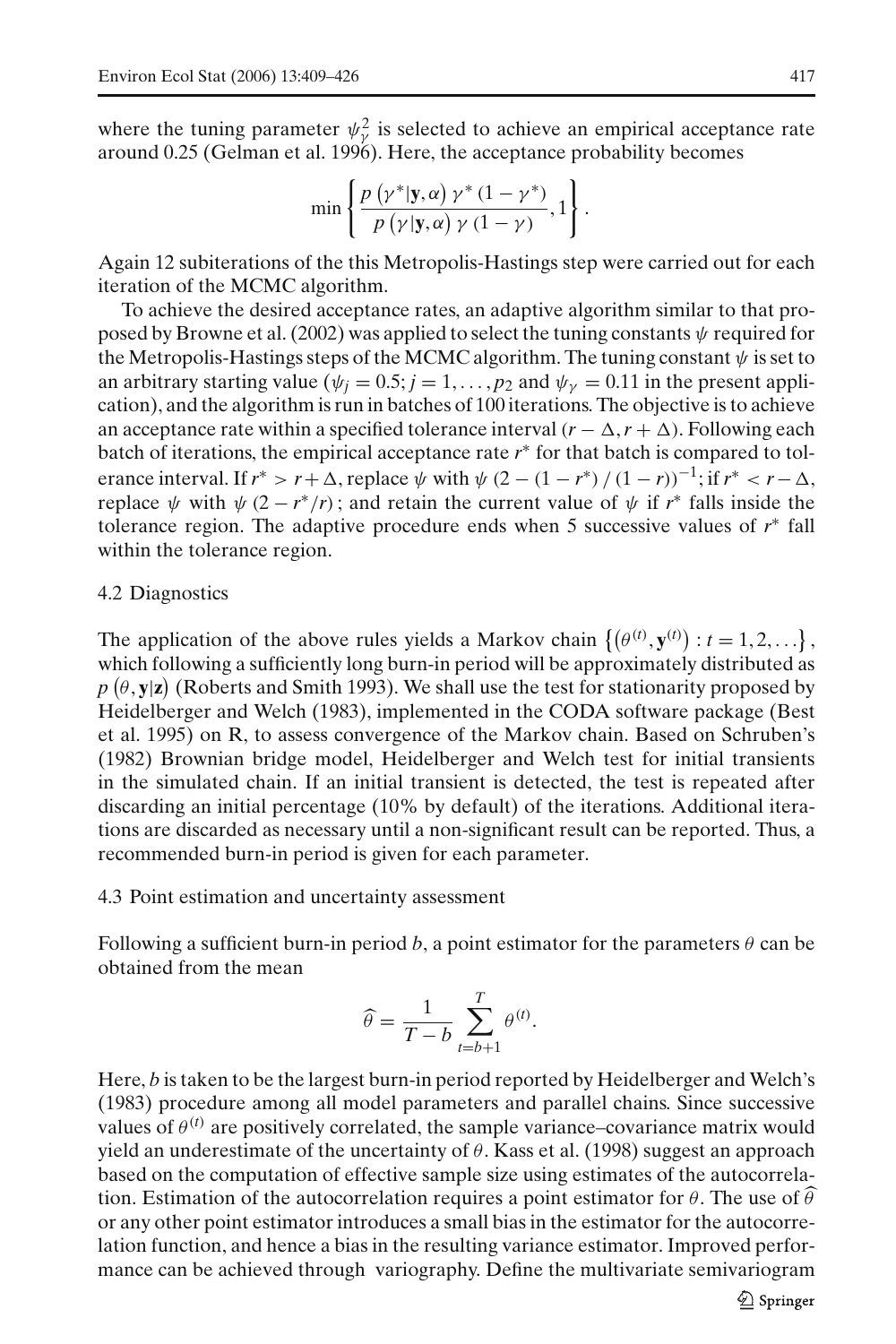$$
\Gamma(h) = \frac{1}{2} E \left\{ \left( \theta^{(t)} - \theta^{(t+h)} \right) \left( \theta^{(t)} - \theta^{(t+h)} \right)' \right\}.
$$

Note that  $\Gamma(h) \to \text{var}(\theta|\mathbf{z})$  as  $h \to \infty$ . The method of moments estimator

$$
\widehat{\Gamma}(h) = \frac{1}{2(T - b - h)} \sum_{t=b+1}^{T-h} (\theta^{(t)} - \theta^{(t+h)}) (\theta^{(t)} - \theta^{(t+h)})'
$$

is an unbiased estimator for  $\Gamma(h)$ , and under suitable fourth-moment properties for the Markov chain  $\{\theta^{(t)}\}$ ,  $\hat{\Gamma}(h)$  converges in probability to  $\Gamma(h)$  as  $T \to \infty$ . The elements of  $\widehat{\Gamma}(h)$  can be plotted against lag h to determine the lag  $\ell$  at which all elements are close to their respective asymptotes. The failure of one or more elements of  $\Gamma(h)$  to converge towards an asymptote provides an additional diagnostic indicating whether the Markov chain has yet to converge in distribution to the posterior. Once  $\ell$  has been determine, the posterior variance may be estimated by

$$
\widehat{\text{var}}(\theta|\mathbf{z}) = \frac{1}{M} \sum_{h=\ell}^{T-b-1} \sum_{t=b+1}^{T-h} \left( \theta^{(t)} - \theta^{(t+h)} \right) \left( \theta^{(t)} - \theta^{(t+h)} \right)', \tag{5}
$$

where *M* is the number of elements in the double sum.

#### **5 Implementation on oak regeneration data**

The Pennsylvania oak regeneration data were available for 1,331 plots spread over 38 mixed-oak forest stands (Fig. 1). To improve computational efficiency, and to reduce floating-point errors in manipulations of large variance–covariance matrices, data from different forest stands were assumed to be independent. This reduced the largest matrix to be manipulated to  $39 \times 39$ , corresponding to the size of the largest stand. Treating the stands as independent samples is justified since the estimated range of spatial correlation for all three species falls well below the distances separating the closest stands (Table 3).

The zero-inflated Poisson regression model has two component parts, a spatial probit model for the presence/absence of oak seedlings, and a Poisson regression model for seedling counts. When we attempted to include the same spatial covariates in both model components, the MCMC algorithm performed poorly, showing little evidence for convergence of model parameters to the posterior distribution. This outcome is likely the consequence of high posterior correlations among model parameters. In the following, the physical variables, slope shape (shape), slope percentage (slope), slope aspect (aspect), exposure angle (exposure), and elevation were used to model the presence/absence of oak seedlings, while the biotic variables, counts of adult trees of the same species, and percent covers of heather shrubs and hayscented fern were used to model the abundance of oak seedlings where they were deemed to be present. According to Shelford's (1913) theory of tolerance, each and every plant species is able to exist and reproduce successfully only within a definite range of environmental conditions. The conditions under which a species can exist in isolation are its potential range, and physical variables can serve as good measurements of their potential range. Within the species potential range, seed availability, competition, mutualism, and other biotic factors can affect the abundance of species. Aspect  $\theta$  is a circular variable that measures the direction of the steepest descent. Attention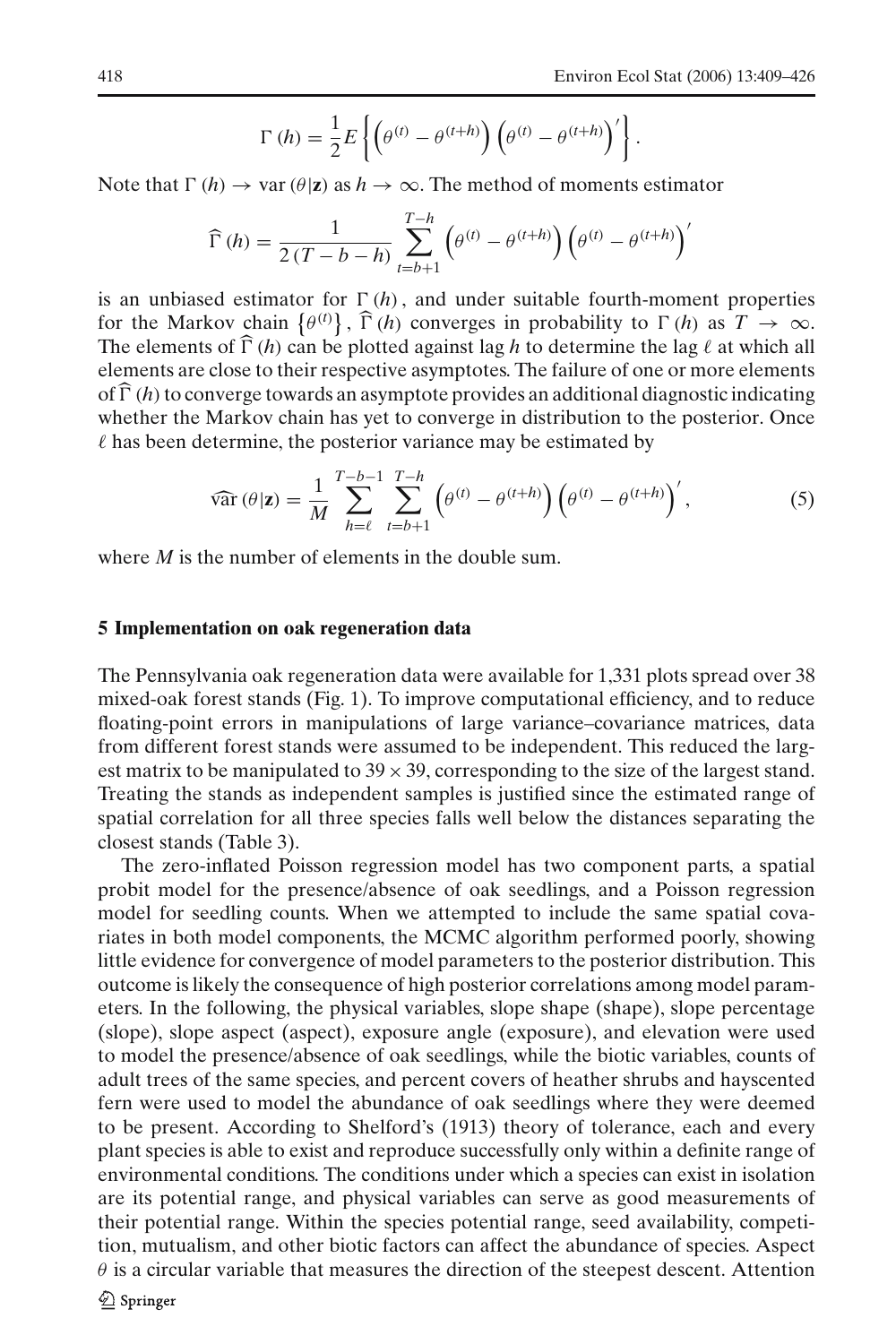must be give to its periodic nature during model building. In the following, the effect of aspect will be modeled through a linear combination of the two variables  $\sin \theta$  and  $\cos \theta$ .

## 5.1 Tuning constants

Implementation of Bayesian inference for the zero-inflated model for species counts requires the specification of starting values for the tuning constants of the Metropolis-Hastings steps of the algorithm. Optimal tuning constants are increasing functions of the posterior variances of their respective parameters, which in turn are decreasing functions of sample size. The tuning constants  $\psi_j$  for the Poisson regression coefficients  $\beta_i$  were initialized at 0.5, and the tuning constant  $\psi_{\gamma}$  for the spatial correlation parameter  $\gamma$  was initialized at 0.11. For each species, samples from the posterior distribution were obtained from 40,000 iterates of the proposed MCMC algorithm. The adaptive algorithm for tuning constant specification converged within 1,200 iterates for chestnut oak and white oak, and within 1,700 iterates for red oak. These initial iterates will be removed in all of the following analyses. Table 1 presents the final tuning constants and acceptance rates for the parameters of the Poisson part of the model, and the spatial dependence parameter  $\gamma$ . Acceptance rates fall between 0.206 and 0.277, all close to the optimal rate of 0.25 suggest by Gelman et al. (1996).

# 5.2 MCMC diagnostics

In Fig. 3, parameter values are plotted against iterate number for chestnut oak seedlings for every tenth iterate. In the interest of saving space, only selected parameters were plotted. The remaining parameters behave similarly to those of the first six parameters in the plot, and similar results were obtained for the other two oak species. The range of spatial correlation is  $r = -3/\log \gamma$ ; pairs of sites further than *r* apart are negligibly correlated. Since the first 1,000 iterates of each parameter vary quite widely, these iterates are not included in the plots. The results suggest that the regression coefficients for both the probit and Poisson components of the model show excellent mixing properties. However, coefficients for the Poisson part of the model converge more slowly than the coefficients for the probit part of the model. The range shows evidence of stronger temporal dependence across iterates than the remaining parameters of the model. All variables for all three species passed the Heidelberger and Welch test for convergence, in some cases after some initial portion of the iterates

**Table 1** Tuning constants and acceptance rates for the Metropolis-Hastings steps of the MCMC algorithm

| Parameter  |                   | <b>Species</b> |            |           |            |         |            |
|------------|-------------------|----------------|------------|-----------|------------|---------|------------|
|            | Initial<br>Tuning | Chestnut oak   |            | White oak |            | Red oak |            |
|            |                   | Tuning         | Acceptance | Tuning    | Acceptance | Tuning  | Acceptance |
| Intercept  | 0.50              | 0.406          | 0.238      | 0.269     | 0.236      | 2.619   | 0.221      |
| Overstory  | 0.50              | 0.312          | 0.227      | 0.086     | 0.246      | 3.244   | 0.206      |
| Low Shrubs | 0.50              | 0.016          | 0.236      | 0.012     | 0.215      | 0.117   | 0.239      |
| Ferns      | 0.50              | 6.096          | 0.277      | 6.274     | 0.270      | 6.434   | 0.260      |
| $\gamma$   | 0.11              | 0.227          | 0.265      | 0.219     | 0.262      | 0.237   | 0.261      |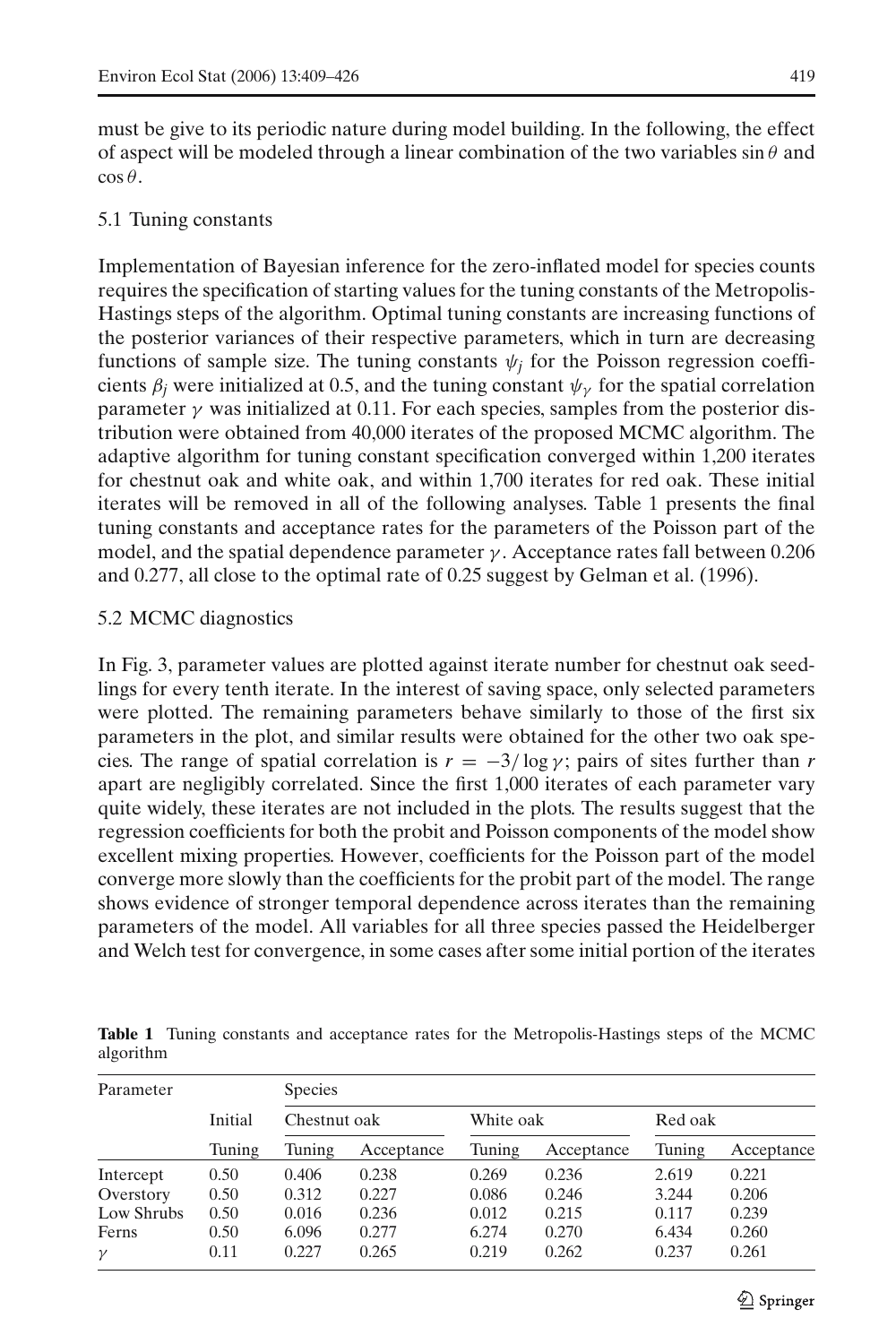

**Fig. 3** Iterates of the MCMC algorithm for selected parameters of the spatial zero-inflated Poisson model for chestnut oak seedlings counts

were removed from the analysis as per standard procedure with this diagnostic. In the remaining analyses, the burn-in period for each species will be set to the maximum starting iteration required to pass the Heidelberger and Welch test. These burnperiods are 5,861, 14,401, and 1,701, respectively, for chestnut, white, and red oak.

Figure 4 presents probability density functions estimated from the samples from the posterior distribution for chestnut oak. Again, only selected variables were plotted. The parameters for both the probit and Poisson portions of the model tend to be approximately symmetrically distributed for this species and the other two oak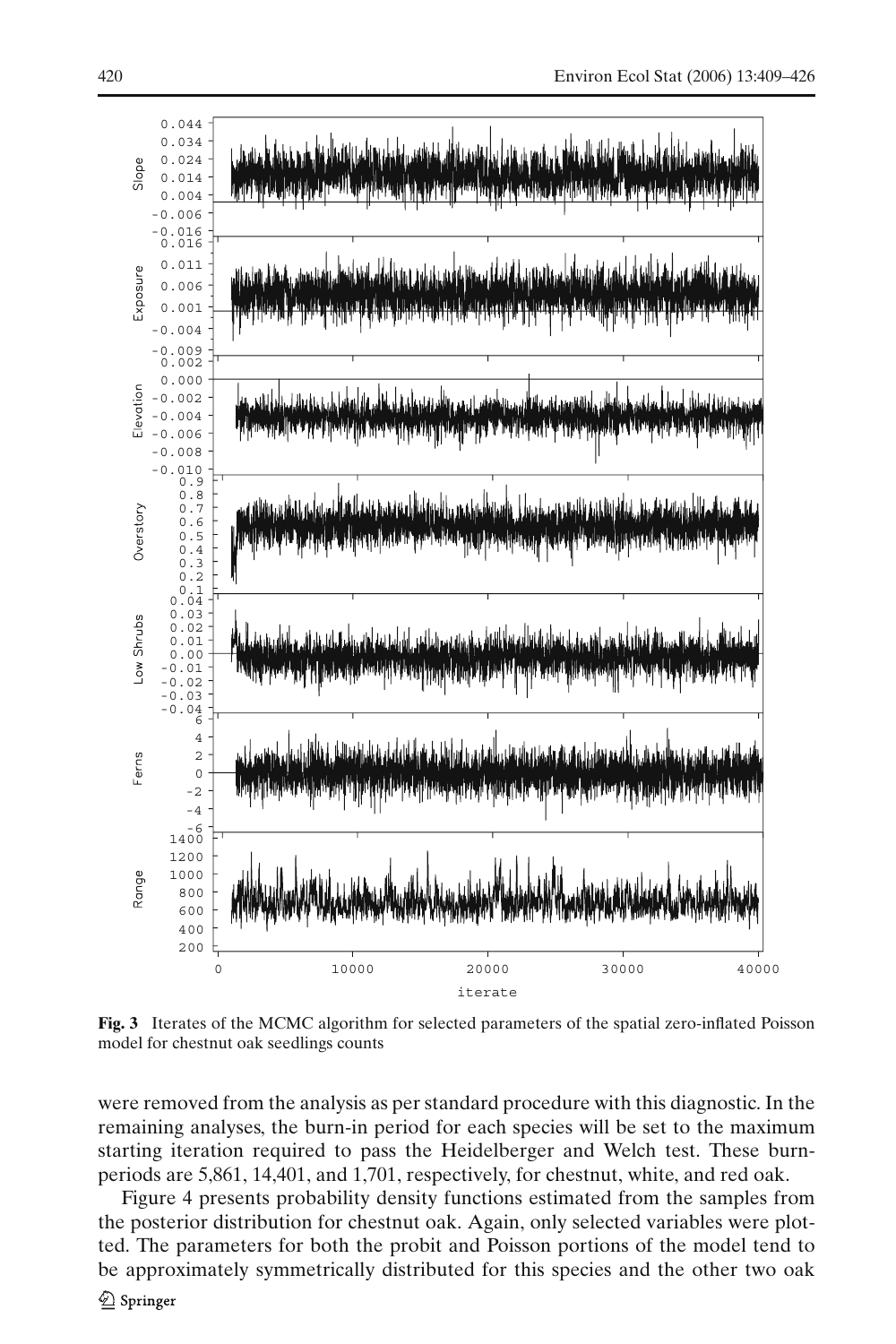

**Fig. 4** Kernel density estimates of the posterior distribution of select model parameters for chestnut oak

species. In contrast, the range parameter shows a moderately skewed distribution for all three species.

Semivariograms are plotted against lag iterate difference for the Monte Carlo samples of select variables for chestnut oak are presented in Fig. 5. This figure shows that the regression coefficients for both the probit and Poisson parts of the model show very small ranges of correlation across iterates. The range of spatial correlation, however, has a long range of correlation across iterates. Only after the lag exceeds 84 iterates does the correlation between successive iterates falls below 0.05. Therefore, we take  $\ell = 84$  in expression (5) for the estimated posterior variance of each parameter.

## 5.3 Effect of prior choice

To investigate the effect of prior choice on Bayesian inference for ZIP model parameters, four different prior models were considered (Table 2). Two levels of *g* were considered for the Zellner *g*-prior for the regression coefficients of the probit and Poisson parts of the model. Three levels of the hyperparameters *a* and *b* were considered for the Beta $(a, b)$  prior for the spatial correlation parameter  $\gamma$ . The posterior means and standard deviations of the parameters for chestnut oak are depicted in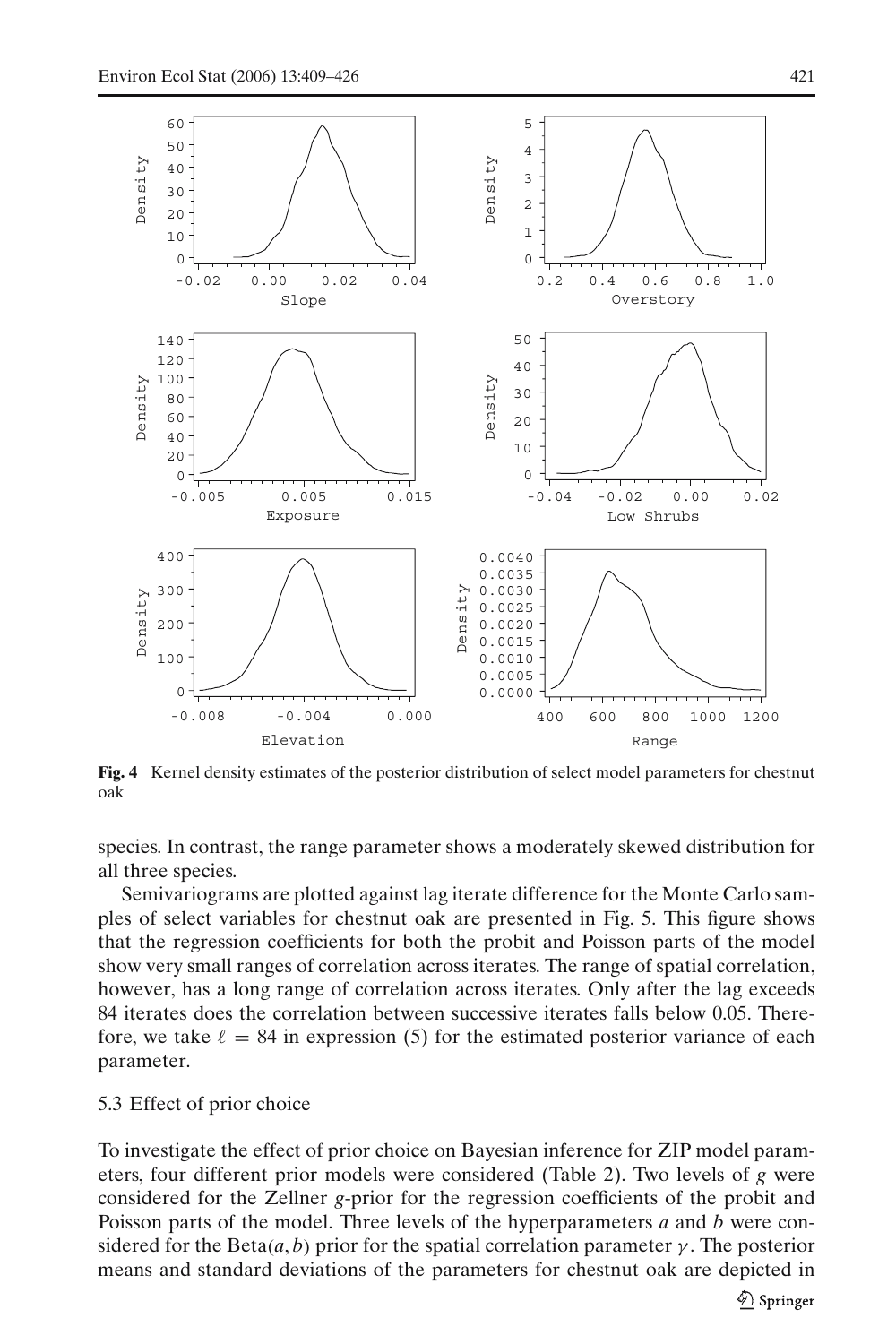

**Fig. 5** Semivariograms against lag itereate difference for posterior samples of select model parmeters for chestnut oak

|                         |                                                       | Beta prior for $\gamma$ |
|-------------------------|-------------------------------------------------------|-------------------------|
| $g_{\alpha}, g_{\beta}$ | а                                                     |                         |
| 1,000                   |                                                       |                         |
| 500                     |                                                       |                         |
| 500                     | 3/2                                                   |                         |
| 500                     |                                                       | 3/2                     |
|                         | Prior model<br>Zellner g-prior for $\alpha$ , $\beta$ |                         |

Fig. 6; similar results were obtained for the remaining two oak species. This figure indicates that prior model choice had little effect on the posterior means and standard deviations of the model parameters.

## 5.4 Results

The estimated ranges of spatial correlation do not differ greatly among the three oak species (Table 3). They range between 684 m for chestnut oak to 894 m for white oak.

Table 4 shows the Bayes estimates of the regression coefficients together with their posterior standard errors of the probit part of the model. For chestnut oak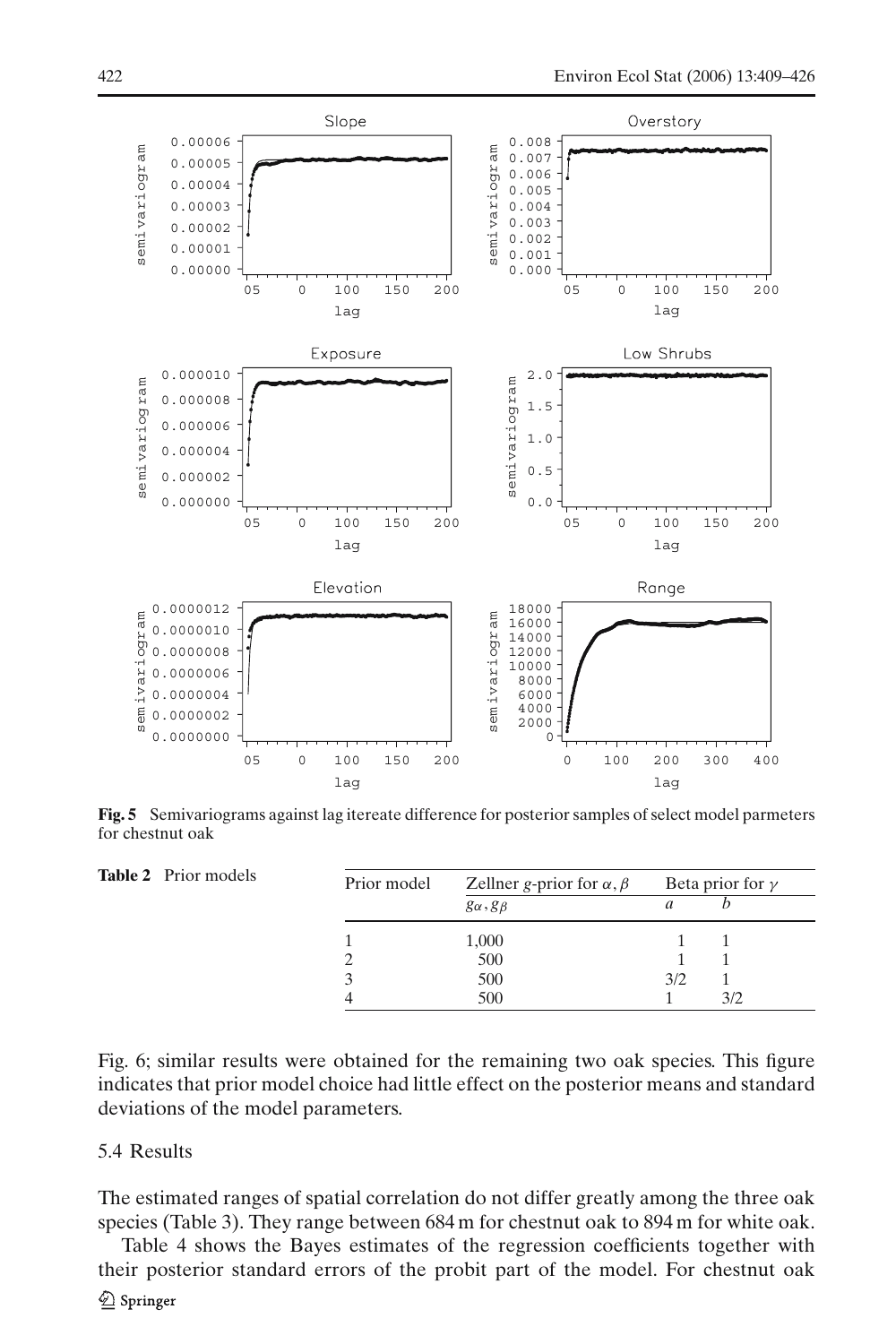

**Fig. 6** Posterior means plus and minus their standard errors for various prior models for chestnut oak model parameters

| <b>Table 3</b> Estimated range of<br>spatial correlation | <b>Species</b> | Range | Standard error |
|----------------------------------------------------------|----------------|-------|----------------|
|                                                          | Chestnut oak   | 684.0 | 123.6          |
|                                                          | White oak      | 894.4 | 181.5          |
|                                                          | Red oak        | 743.2 | 160.9          |

regeneration, slope percent and elevation have significant influence on its range of distribution. Chestnut oak favors regions with steeper slopes and low elevation. McQuilkin (1990) also reported that chestnut oak is most commonly found on steeper slopes with shallow soils. Chestnut oak has relatively higher abundance in the relative low elevation Ridge and Valley than the Appalachian Plateau physiographic provinces. The only significant factor for white oak is elevation, which agrees with the former study that white oak grows best on lower slopes and coves (Rogers 1990). No factors are found to have significant influences on the distribution of red oak regeneration.

For the Poisson part of the model, the Bayes estimates of the regression coefficients and their posterior standard errors are given in Table 5. Among the three biotic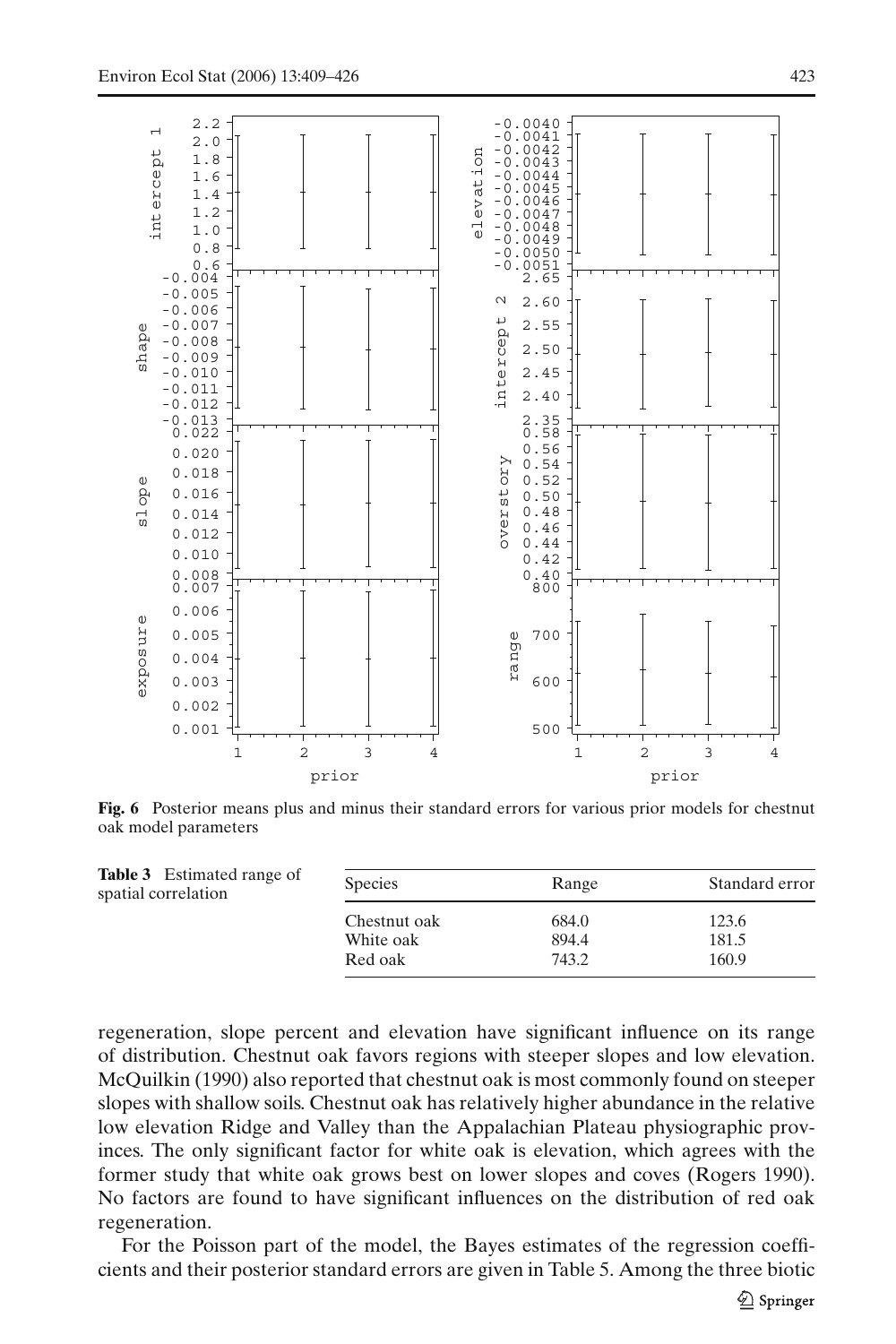| <b>Table 4</b> Inference for the<br>probit part of the model | Variable      | <b>Species</b> |            |            |  |
|--------------------------------------------------------------|---------------|----------------|------------|------------|--|
|                                                              |               | Chestnut oak   | White oak  | Red oak    |  |
|                                                              | Intercept     | 1.24489        | 1.47971    | 1.00145    |  |
|                                                              |               | (0.66229)      | (0.66784)  | (1.01082)  |  |
|                                                              | Shape         | $-0.00863$     | 0.00529    | 0.00420    |  |
|                                                              |               | (0.00473)      | (0.00476)  | (0.00857)  |  |
|                                                              | Slope         | 0.01541        | $-0.01213$ | $-0.01000$ |  |
|                                                              |               | (0.00721)      | (0.00728)  | (0.01157)  |  |
|                                                              | Exposure      | 0.00404        | $-0.00122$ | 0.00385    |  |
|                                                              |               | (0.00306)      | (0.00286)  | (0.00528)  |  |
|                                                              | Elevation     | $-0.00416$     | $-0.00348$ | $-0.00025$ |  |
|                                                              |               | (0.00106)      | (0.00089)  | (0.00132)  |  |
|                                                              | $\sin \theta$ | $-0.06025$     | 0.00620    | 0.04533    |  |
|                                                              |               | (0.07982)      | (0.07832)  | (0.12984)  |  |
|                                                              | $\cos \theta$ | $-0.04879$     | $-0.02539$ | 0.05578    |  |
|                                                              |               | (0.07208)      | (0.07269)  | (0.12163)  |  |
| <b>Table 5</b> Inference for the                             |               |                |            |            |  |
| Poisson part of the model                                    | Variable      | Species        |            |            |  |
|                                                              |               | Chestnut oak   | White oak  | Red oak    |  |
|                                                              | Intercept     | 2.41783        | 3.37363    | $-1.61527$ |  |
|                                                              |               | (0.21747)      | (0.12318)  | (1.77110)  |  |
|                                                              | Overstory     | 0.56783        | $-0.17890$ | 1.10645    |  |
|                                                              |               | (0.08570)      | (0.08317)  | (0.61342)  |  |
|                                                              | Low shrubs    | $-0.00307$     | 0.00155    | $-0.01280$ |  |
|                                                              |               | (0.00838)      | (0.00544)  | (0.07918)  |  |

factors, overstory tree density is the only factor that is significant or marginal significant for all the three oak species. Not surprisingly, chestnut oak and red oak is strongly favored by the presence of the same species in the canopy above the plot. However, the negative association between overstory and understory white oak abundance is puzzling. After reviewing the original data, we found that most of the high density white oak plots have small stem diameter, which might indicate that these plots are relatively young and have not reach the cycle of regeneration stage yet.

Haysented ferns −0.04947 −0.06181 −0.06433

(1.40565) (1.41643) (1.39812)

**Acknowledgements** We would like to thank an anonymous referee for his helpful comments. This work was partially supported by National Science Foundation Grant DMS-0322673. Any opinions, findings, and conclusions or recommendations expressed in this material are those of the authors and do not necessarily reflect the views of the National Science Foundation.

#### **References**

Abramowitz M, Stegun IA (1965) Handbook of mathematical functions. Dover, New York

Agarwal DK, Gelfand AE, Citron-Pousty S (2002) Zero-inflated models with application to spatial count data. Environ Ecol Stat 9:341–355

Ashford JR, Sowden RR (1970) Multivariate probit analysis. Biometrics 26:535–546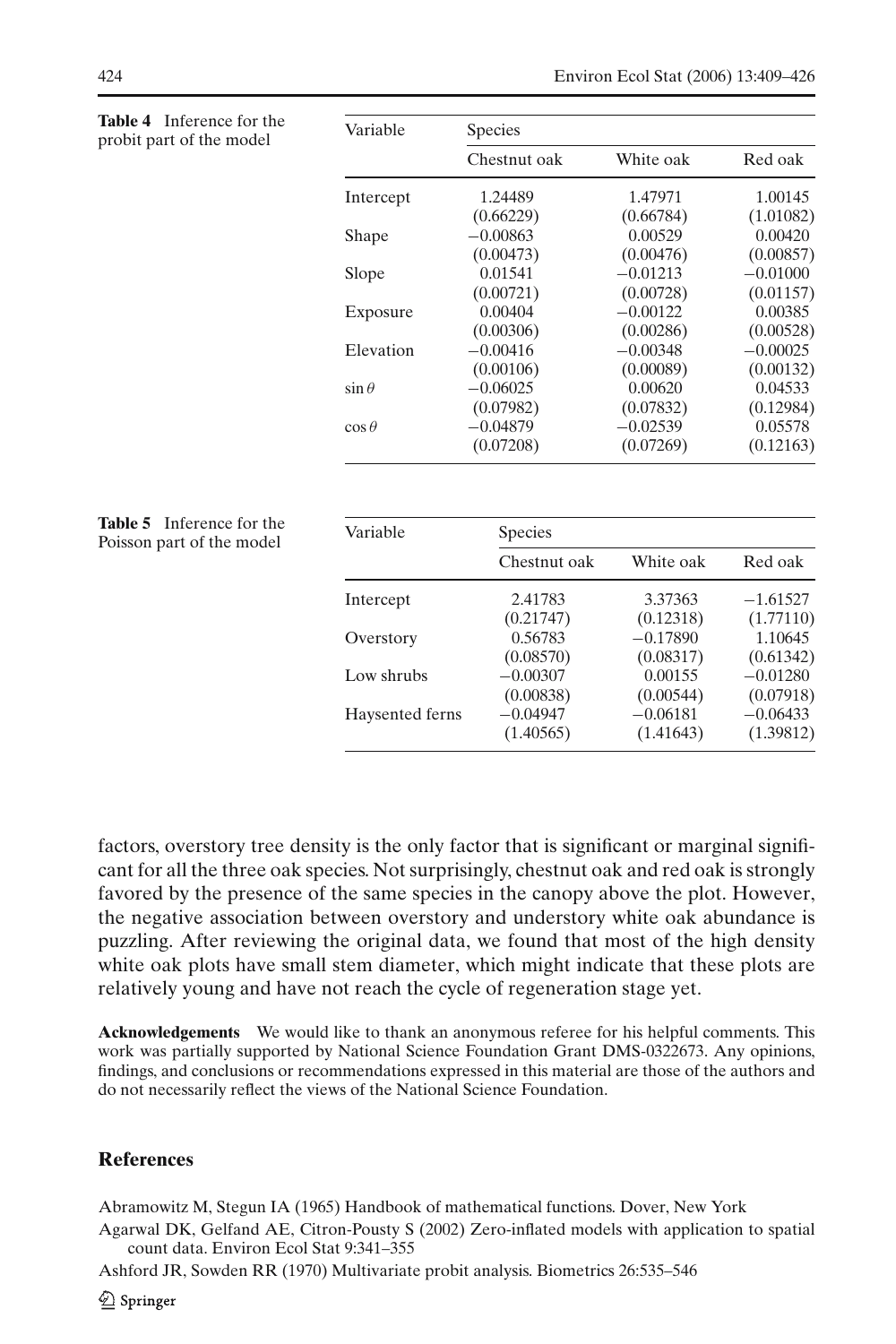- Best NG, Cowles MK, Vines SK (1995) CODA Manual version 0.30. MRC Biostatistics Unit, Cambridge, UK
- Box GEP, Muller ME (1958) A note on the generation of random normal deviates. Ann. Math. Stat 29:610–611
- Browne WJ, Draper D, Goldstein H, Rasbash J (2002) Bayesian and likelihood methods for fitting multilevel models with complex level-1 variation. Compu Stat Data Anal 39:203–225
- Carlin BP, Louis TA (2000) Bayes and empirical bayes methods for data analysis. Chapman and Hall, Boca Raton, FL
- Chib S, Greenberg E (1998) Analysis of multivariate probit models. Biometrika 85:347–361
- Christensen R, Johnson W, Pearson LM (1992) Prediction diagnostics for spatial linear models. Biometrika 79:583–591
- Cressie N (2001) Statistics for spatial data. Wiley, New York
- Crow TR (1988) Reproduction mode and mechanisms for self-replacement of northern red oak (*Quercus rubra*) – a review. Forest Sci 34:19–40
- De Oliveira V (2000) Bayesian prediction of clipped Gaussian random fields. Comput Stat Data Anal 34:99–314
- Diggle PJ, Tawn JA, Moyeed RA (1998) Model-based geostatistics. Appl Stat 47:299–350
- Gelman A, Roberts GO, Gilks WR (1996) Efficient Metropolis jumping rules. In: Bayesian statistics 5. Bernardo JM, Berger JO, Dawid AP, and Smith AFM (eds) Oxford University Press, Oxford, pp 599–607
- Gilks WR, Richardson S, Spiegelhalter DJ (1996), Markov Chain Monte Carlo in Practice, Chapman and Hall, London
- Gotway CA, Stroup WW (1997) A generalized linear model approach to spatial data analysis and prediction. J Agric Biol Environ Stat 2:157–178
- Gotway CA, Wolfinger RD (2003) Spatial prediction of counts and rates. Stat. Med 22:1415–1432
- Hall DB (2000) Zero-inflated Poisson and binomial regression with random effects: a case study. Biometrics 56:1030–1039
- Heagerty PJ, Lele SR (1998) A composite likelihood approach to binary spatial data. J Am Stat Assoc 93:1099–1111
- Heidelberger P, Welch PD (1983) Simulation run length control in the presence of an initial transient. Oper Res 31:1109–1144
- Kass RE, Carlin BP, Gelman A, Neal R (1998) Markov chain Monte Carlo in practice: A roundtable discussion. Am Stat 52:93–100
- Lambert D (1992) Zero-inflated Poisson regression, with an application to defects in manufacturing. Technometrics, 34:1–14
- Leathwick JR, Austin MP (2001) Competitive interactions between tree species in New Zealand's old-growth indigenous forests. Ecology 82:2560–2573
- Lorimer CG (1992) Causes of the oak regeneration problem. In: Loftis D, McGee Ce (eds) Oak regeneration: serious problems, practical recommendations. USDA Forest Service, Southeastern Forest Experiment Station. General Technical Report SE-84
- Marsaglia G (1964) Generating a variable from the tail of the normal distribution. Technometrics 6:101–102
- Matern B (1960) Spatial variation. Meddelanden fran Statens Skogsforskningsinstitut, 49, No. 5. Alamaenna Foerlaget, Stokholm.
- McQuilkin R (1990) In: Silvics in North America. USDA Forest Service. Agriculture handbook, Vol 654, pp 605–613
- O'Neill MF, Faddy MJ (2003) Use of binary and truncated negative binomial modelling in the analysis of recreational catch data. Fish Res 60:471–477
- Roberts GO, Smith AFM (1993) Simple conditions for the convergence of the Gibbs sampler and Metropolis-Hastings algorithms. Stoch Process Appl 49, 207–216
- Rogers R (1990) In: Silvics in North America. USDA Forest Service. Agriculture handbook, Vol 654, 605–613
- Schruben LW (1982) Detecting intialization bias in simulation experiments. Oper Res 30:569–590

Shelford V (1913) Animal communities in temperate America. University of Chicago Press, Chicago Stein ML (1999) Interpolation of spatial data. Springer, New York

- Weir IS, Pettitt AN (1999). Spatial modelling for binary data using a hidden conditional autoregressive Gaussian process: a multivariate extension of the probit model. Stat Comput 9:77–86
- Weir IS, Pettitt AN (2000) Binary probability maps using a hidden conditional autoregressive Gaussian process with an application to Finnish common toad data. Appl Stat 49:473–484
- Welsh AH, Cunningham RD, Donelly CF, Lindenmayer DB (1996), Modelling the abundance of a rare species: Statistical modes for counts with extra zeros. Ecol Model 88:297–308